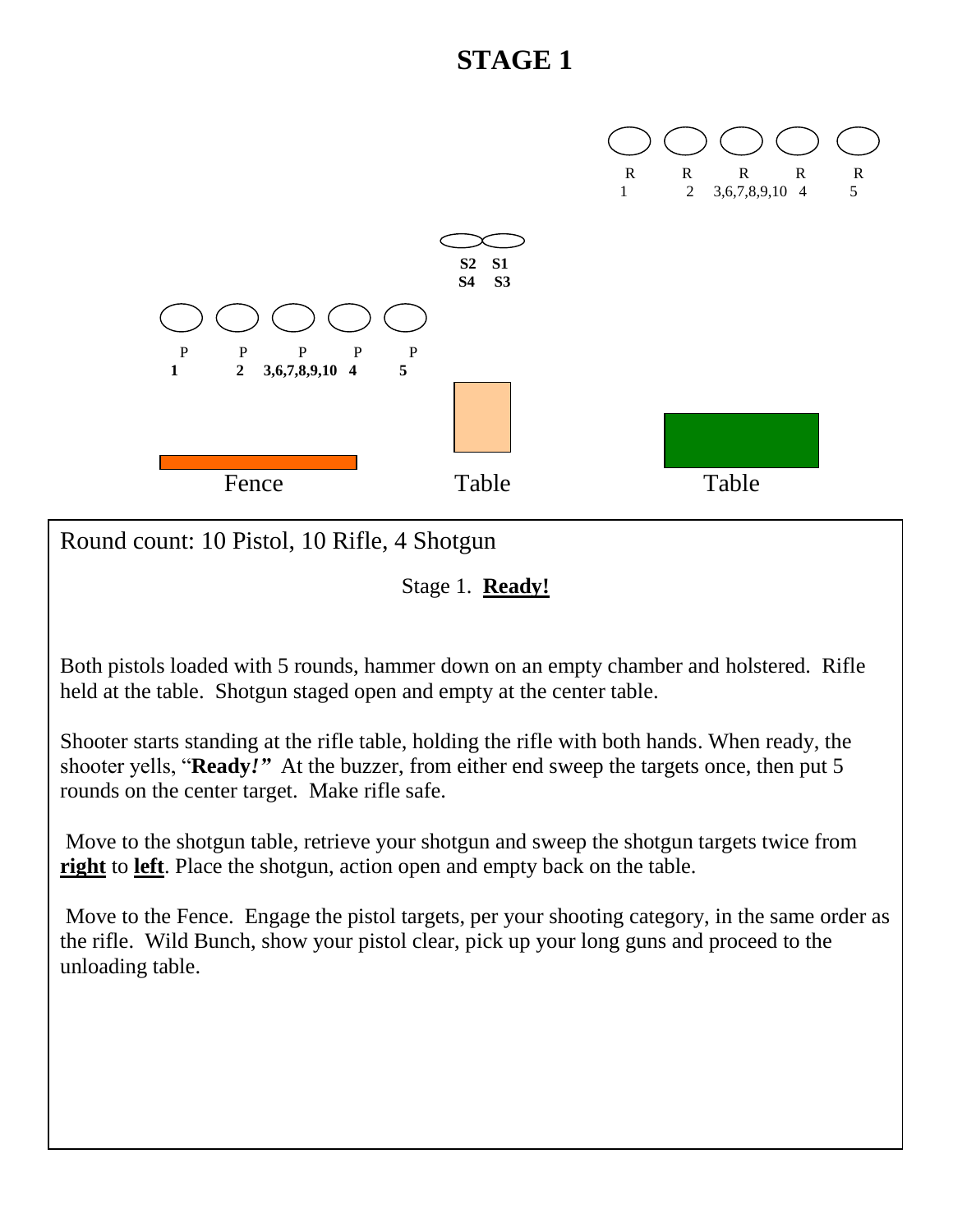

Round count: 10 Pistol, 10 Rifle, 4 Shotgun

#### Stage 2. **We're burning daylight!**

Both pistols loaded with 5 rounds, hammer down on an empty chamber and holstered. Rifle staged at the table. Shotgun staged open and empty at the center table.

Shooter starts standing at the rifle table, both hands touching the table. When ready, the shooter yells, "**We're burning daylight!***"* At the buzzer, pick up the rifle and double tap the targets in a center, inside, inside, outside, outside order. (Shortcut is ok)

Move to the shotgun table, retrieve your shotgun and sweep the shotgun targets twice from **right** to **left**. Place the shotgun, action open and empty back on the table.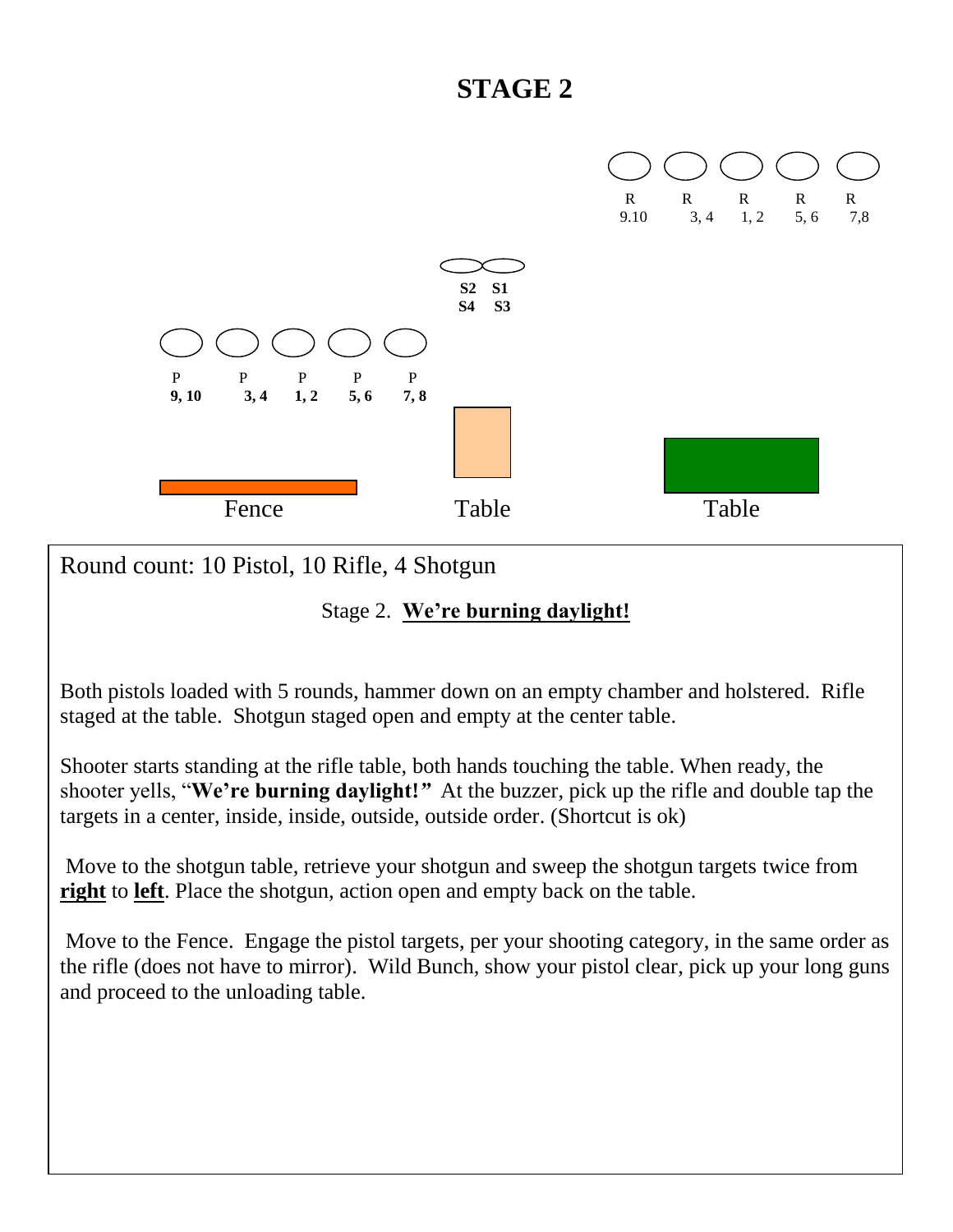

Round count: 10 Pistol, 10 Rifle, 4 Shotgun

Stage 3. **It's a New Year!**

Both pistols loaded with 5 rounds, hammer down on an empty chamber and holstered. Rifle staged at the table. Shotgun staged at the center table.

Shooter starts standing at the rifle table, holding the rifle with both hands. When ready, the shooter yells, "**It's a New Year!***"* At the buzzer, engage the targets beginning on either end by double tapping the first target, then put 1 round each on the inside targets, triple tap the other end target and then single tap sweep the remaining targets. (EXP. 2, 1, 1, 1 from the left then 2, 1, 1, 1 from the right). Place the rifle action open and empty back on the table.

Move to the shotgun table, retrieve your shotgun and sweep the shotgun targets twice from **right** to **left**. Place the shotgun, action open and empty back on the table.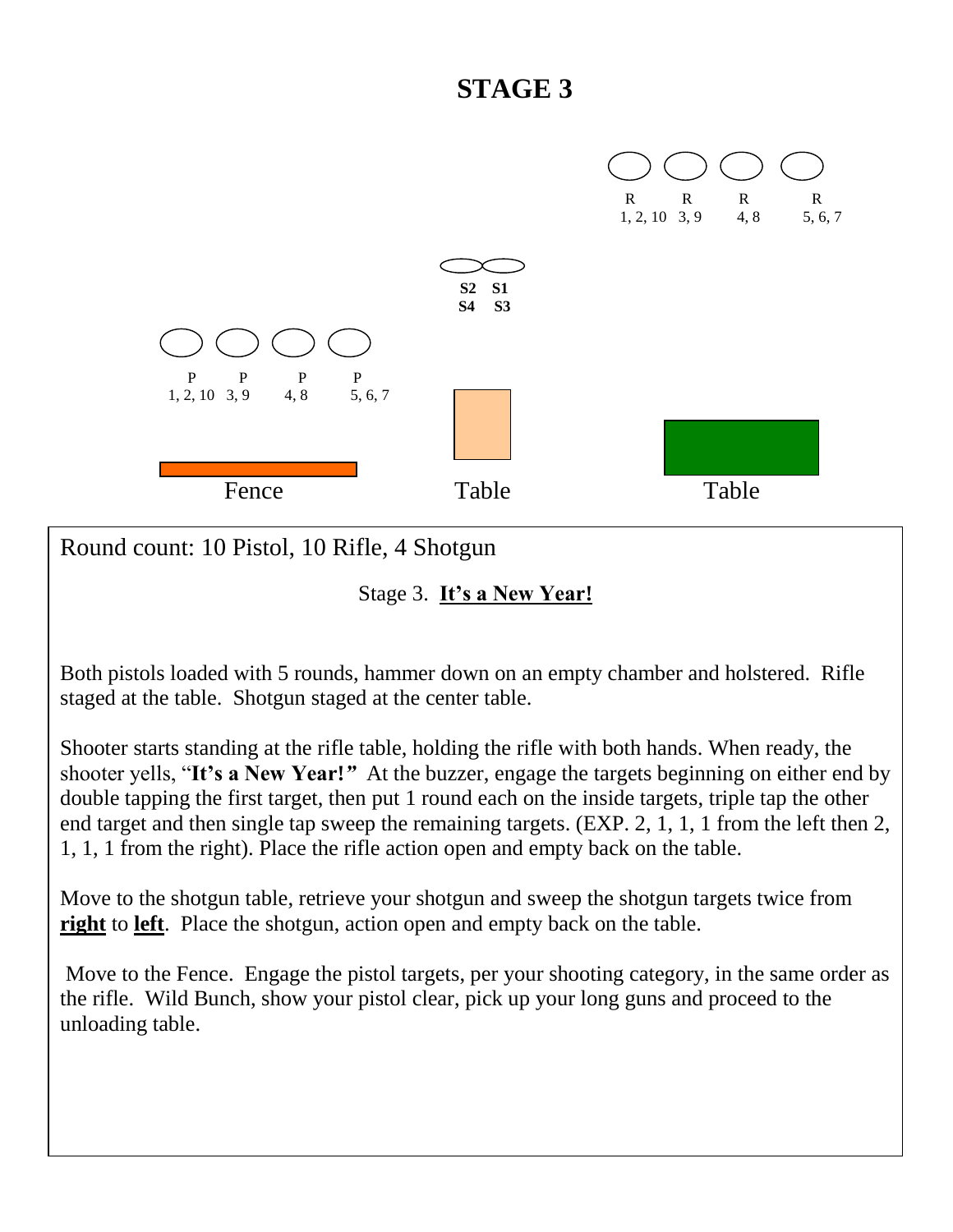

Round count: 10 Pistol, 10 Rifle, 4 Shotgun

#### Stage 4. **My Heroes Have Always Been Cowboys!**

Both pistols loaded with 5 rounds, hammer down on an empty chamber and holstered. Rifle staged on the table. Shotgun staged open and empty at the center table.

Shooter starts standing at the table, with their hands above their shoulders. When ready, the shooter yells, "**My Heroes Have Always Been Cowboys!***"* At the buzzer, pick up the rifle and starting on either end shoot the targets in a 1, 3, 3, 3 sweep. Make rifle safe.

Move to the center table, pick up the shotgun and sweep the shotgun targets twice from **right** to **left**. Place the shotgun, action open and empty back on the table.